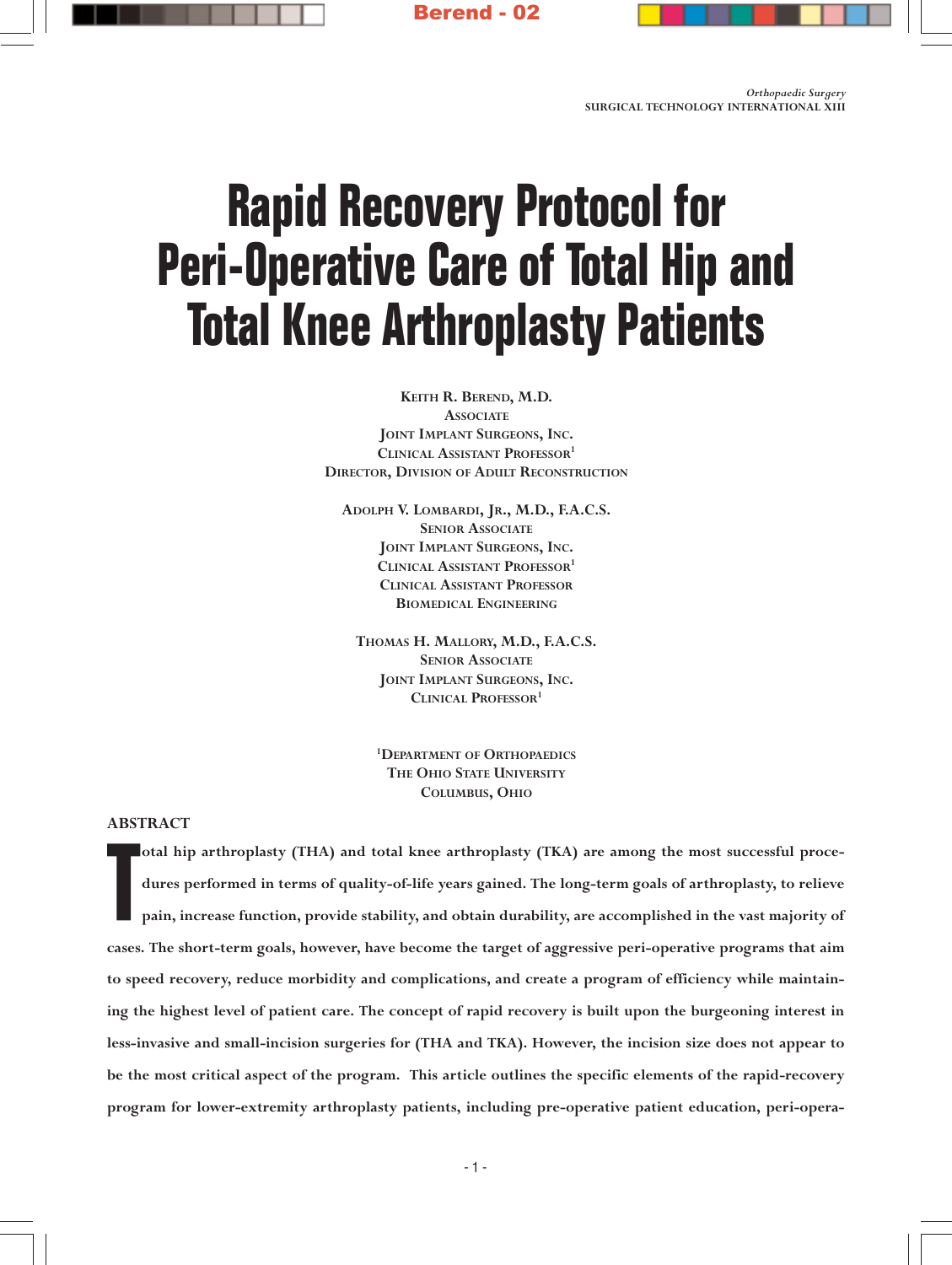Rapid Recovery Protocol for Peri-Operative Care of Total Hip and Total Knee Arthroplasty Patients BEREND, LOMBARDI, MALLORY

tive nutrition, vitamin and herbal medication supplementation, preemptive analgesia, and post-operative rehabilitation. A holistic peri-operative, rapid-recovery program has lead to a significantly decreased hospital length of stay and significantly lower hospital readmission rates in patients who undergo primary THAs and TKAs. Combining these results with minimally invasive techniques and instrumentation should make recovery even faster.

## **INTRODUCTION**

The overwhelmingly favorable results of modern total hip and total knee arthroplasty (THA and TKA) are undisputed. From the original descriptions of Sir John Charnley to today, THA and TKA are among the most effective surgical or medical interventions that consistently provide quality of life and pain relief.<sup>1-3</sup> This relief of pain and improvement in quality of life appears to be long-standing and THA and TKA are being reported as successful into the second and even third decades of follow up.<sup>4-12</sup>

The long-term goals of arthroplasty, which include relieving pain, improving function, providing stability, and obtaining durability are achieved and maintained in the majority of cases. Therefore, recent focus has centered upon obtaining similar successes in the peri-operative period. Reducing perioperative complications, increasing the speed of recovery, and reducing the length of hospital stay appear to be the next set of goals in care of the hip and knee arthroplasty patient. As noted by Del Savio et al., a longer than necessary hospital stay cannot be dismissed as insignificant, as hospital stay is among the more costly aspects of total joint arthroplasty.<sup>13</sup> The concept of rapid recovery is built upon the burgeoning interest in less-invasive and small-incision surgeries for hip and knee arthroplasty. Implant manufacturers and the medical industry are concentrating efforts on these concepts. However, minimally invasive techniques and small incision surgery are not the keystone to a rapid recovery. Instead, a holistic approach concentrating on education, information, and peri-operative management is likely to affect an even more significant change. A complete Rapid Recovery Program has become available recently for use (Biomet Inc., Warsaw, IN, USA). The short- and long-term

outcomes of these concepts have been validated individually, but the holistic, combined approach has not heretofore been described.

This Chapter reviews the current knowledge of pre-operative patient education, peri-operative nutrition, vitamin and herbal medication supplementation, preemptive analgesia, post-operative rehabilitation, and the possible beneficial effects these have on peri-operative recovery. We further present our early experience with a holistic peri-operative rapid recovery program.

#### **PRE-OPERATIVE EDUCATION AND PRE-ARTHROPLASTY REHABILITATION**

One of the easiest and safest ways to increase the efficiency by which an arthroplasty patient flows through the peri-operative period appears to be by providing a high level of education for the patient and family. Crowe and Henderson evaluated the effectiveness of an

individually tailored, pre-operative rehabilitation program in patients who undergo THA and TKA. This pre-operative multidisciplinary rehabilitation and education included information about the hospital stay, early discharge planning, and focused preparation for the patient's discharge home. The authors demonstrated that patients who received this focused pre-operative rehabilitation achieved discharge criteria significantly earlier (5.4 days compared with 8 days) and had shorter (6.5 days versus 10.5 days) hospital stays.<sup>14</sup> A similar study was performed to examine the effects of pre-admission social work interventions in the form of education and discharge planning on hospital length of stay. Patients who received intense pre-admission screening with psychosocial evaluation, discharge planning, coordination of nursing and physical therapy interventions, and monitoring of medical testing before elective THA and TKA had reduced hospital stays compared with



Figure 1. Soft-tissue and intra-articular injection of bupivacaine, epinephrine, and narcotic was determined to be beneficial in reducing blood loss and improving immediate post-operative pain levels, and increasing ROM following TKA.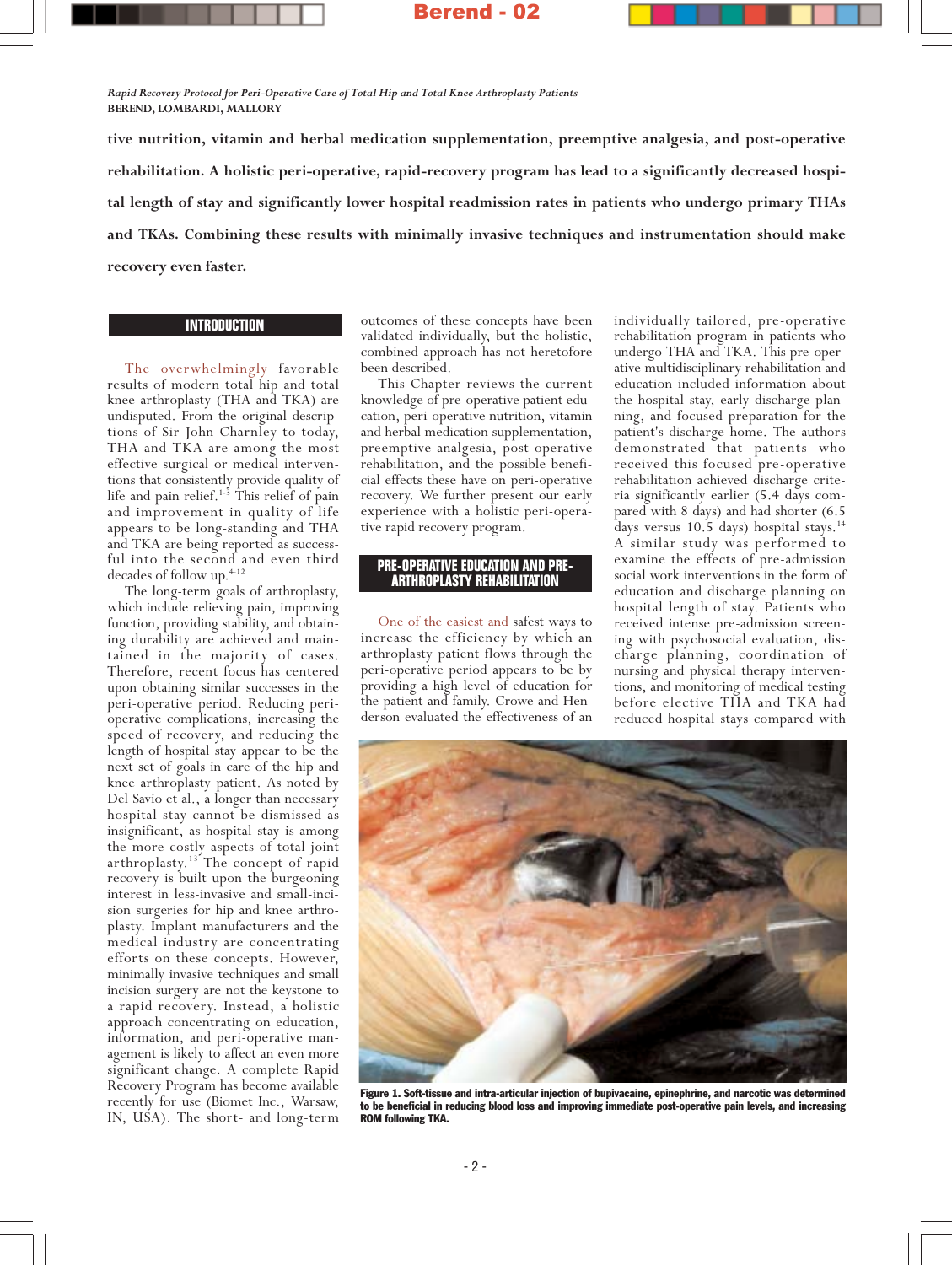#### Orthopaedic Surgery SURGICAL TECHNOLOGY INTERNATIONAL XIII

those who did not receive the preadmission screening. The authors concluded that thorough case management, with an emphasis on pre-operative education and assessments, is one way to decrease length of stay.<sup>15</sup> Interestingly, Daltroy et al. added that pre-operative education, including psychoeducational preparation, not only reduced hospital stay but also reduced pain-medication usage in their study.<sup>16</sup> By informing patients of what to expect and educating them pre-operatively on the required rehabilitation exercises and activities, patients can be better prepared to face the stresses of surgery and recovery. Thus, reduced hospital stays are obtainable without altering results or increasing complications.

#### **CLINICAL PATHWAYS FOR THA AND TKA PATIENTS**

In a classic Americanized society, the industrial model, concept of factory work, and assembly-line mentality are believed to be ones of efficiency. If a company does one thing or makes only one product, that company may be more efficient and more effective at doing one thing and doing it well. That concept has permeated into TKA and THA in the form of clinical pathways. Also known as care maps, these outlines of care provide a scaffold by which the patients' peri-operative period is managed. The belief is that by defining a sequence of events and goals with a map of care, the patient may be able to meet these goals more efficiently and, thus, experience reduced hospital stay. THA and TKA are ideal proving grounds for such clinical pathways as the care of these patients is relatively standard, procedures are routine, and patients are typically healthy. In addition, the magnitude of the cost of THA and TKA makes these procedures targets for increasing efficiency with potential financial savings.17 Multiple articles have been published that examine the role and effectiveness of these clinical pathways on various aspects of the perioperative period for THA and TKA patients. Kim et al. published a review article that encompasses the results of 11 articles identified by strict metaanalysis criteria.<sup>17</sup> In their review, they specifically addressed the reported effectiveness of clinical pathways on length of stay, hospital costs, complications, and functional status. They concluded that implementation of a clinical pathway for elective THA and TKA can result in diminished length of stay with accompanying decreases in cost. Furthermore, clinical pathways either reduced the incidence of complications or, at the least, did not increase these events. Lastly, no decreases in patientreported outcomes were reported.17

One specific study, referenced by Kim et al., warrants particular attention, as it was a randomized, prospective, controlled design.<sup>17</sup> Dowsey et al. randomized 163 patients into a clinical pathway group and control group. Thus, valid comparisons should be able to be drawn from this study design. They concluded that these clinical pathways resulted in significant reductions in hospital length of stay, earlier ambulating ability, reduction in the readmission rate, and importantly, more accurate matching of the patient discharge destinations as determined by pre-operative education.<sup>18</sup>

With the exception of Mauerhan et al., who reported an increased rate of manipulation in their care-mapped patients, all published series thus far have shown similar good results.19 It appears that the use of care pathways can safely be added to the rapid-recovery concept for the peri-operative care of the THA and TKA patient.

### **PREEMPTIVE ANALGESIA**

Any surgery, and especially TKA, is associated with some level of pain. The simple definition of pain, outlined by the International Association for the Study of Pain (IASP) is an unpleasant sensory and emotional experience associated with actual or potential tissue damage. The adequacy of relief from pain after TKA and THA can affect not only short-term outcomes, but overall satisfaction with the surgical intervention. Peripheral pain, such as that from THA and TKA, has two sources: neurogenic and inflammatory.20,21 Neurogenic pain is that of the stimuli of the surgical event, and inflammatory pain is secondary to a cascade of events that involve cytokines, prostaglandins, and a number of other chemical mediators.<sup>21,22</sup> Conventional treatment of surgical pain begins postoperatively, and does not effectively reduce or block the inciting events that cause the neurogenic and inflammatory

aspects of post-surgical pain. The painful stimulus has already occurred, namely "surgical trauma."

Multimodal management of perioperative pain involves preemptive analgesia, or pre-treatment of pain before the inciting event that results in central nervous system excitability and local wound and extremity inflammation. The current authors have reported on our on-going efforts at addressing THA and TKA pain management in a multimodal, systematic, and pre-emptive program.<sup>23-25</sup>

The cumulative results of the aforementioned studies suggest that a combined program of pre-operative and post-operative anti-inflammatory medication, regional anesthetic, antiemetic medication, and local wound soft-tissue and intraarticular anesthetic medication and narcotic injections provide safe and effective post-operative pain control.

The current authors investigated the role of cyclooxygenase-2-inhibiting nonsteroidal medications (COX-2) in patients who underwent THA and TKA with either spinal or epidural anesthesia.<sup>24</sup> Several important conclusions were noted. Patients who had epidural anesthetic for the surgery removed in the recovery room, combined with COX-2, had significantly less post-operative pain-control issues than those who had epidural without COX-2 and those with spinal and COX-2. Additionally, epidural and COX-2 patients demonstrated less post-operative confusion and less post-operative nausea than those without COX-2. Epidural and COX-2 also resulted in less post-operative ileus. The patients in the epidural and COX-2 group had slightly higher pain levels on the day of surgery, but significantly lower pain levels than the spinal and COX-2 patients on postoperative days 1 and 2. Lastly, the epidural and COX-2 group had the shortest average hospital stay of the groups—a difference that was statistically significant.

Our studies did, despite significant positive results, identify a window of inadequate pain control in the immediate post-operative period in patients who had epidural anesthesia for surgery, removed in the recovery room. Continuous, prolonged epidural can obviate this window of increased pain, and has been reported to allow earlier obtainment of functional goals than general anesthesia alone, but also is associated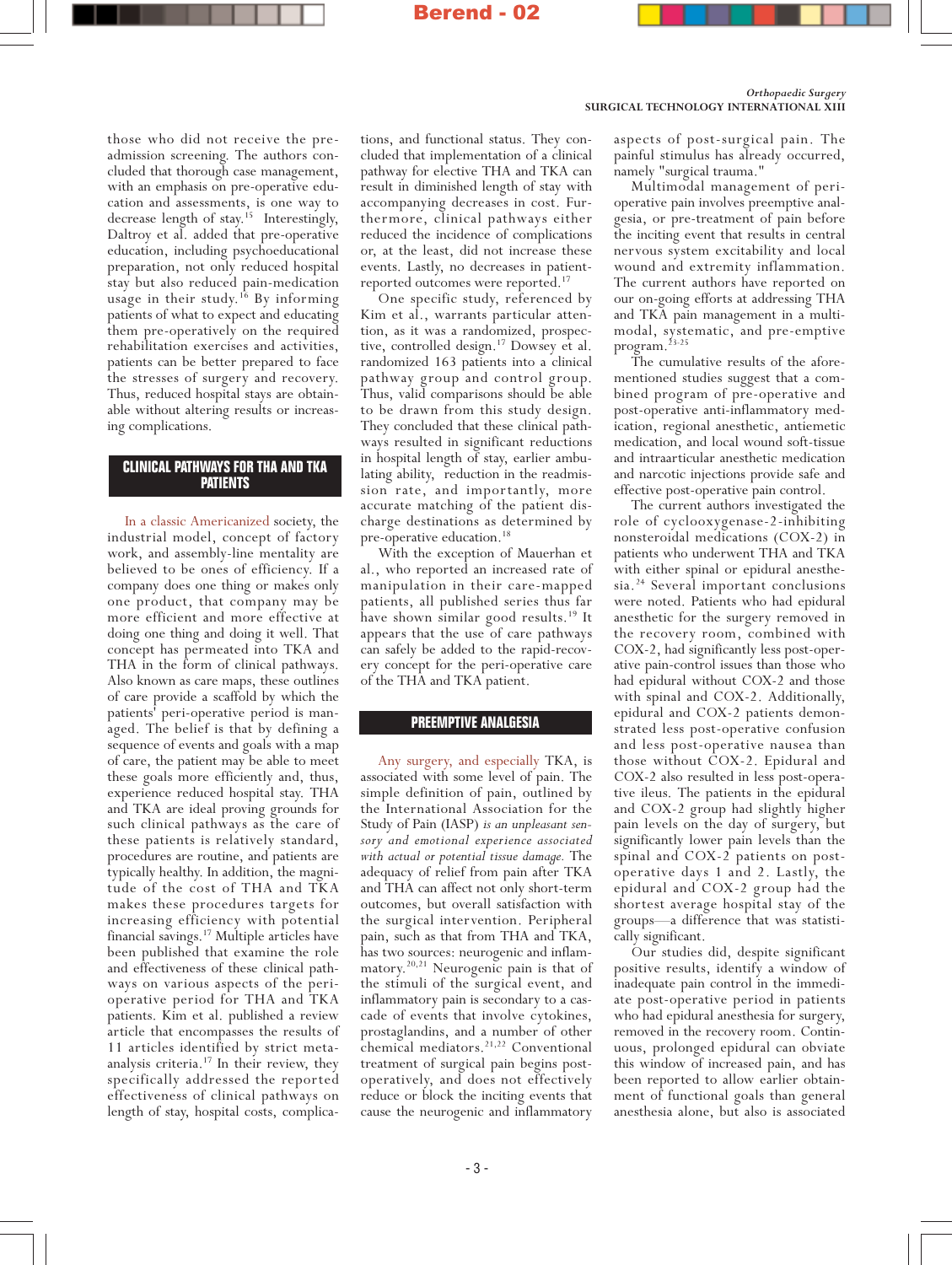#### Rapid Recovery Protocol for Peri-Operative Care of Total Hip and Total Knee Arthroplasty Patients BEREND, LOMBARDI, MALLORY

with increased complexity of care and maintenance, and requires close postoperative observation.26 These observations prompted the third study that investigated the role of intra-operative soft-tissue injection with local anesthetic, and intra-articular injection with local anesthetic and long-acting narcotic, for adequate pain control in the early post-operative period (Fig. 1).<sup>25</sup> Patients who received intra-operative soft-tissue injections with 0.25% bupivacaine with epinephrine and intraarticular injection of 0.25% bupivacaine with epinephrine and long-acting narcotic (Astramorph 10 mg) were compared with those who did not receive supplemental injections. Otherwise, the peri-operative pain-management protocols were identical between the two groups. This study included two weeks of pre-operative and ten days of postoperative COX-2 inhibitors, general anesthetic, patient-controlled on-



Figure 2. Soft-tissue and intra-articular injection of bupivacaine, epinephrine, and narcotic resulted in a reduced need for breakthrough narcotic in the post-anesthesia care unit compared with a control group following TKA.



Figure 3. Concomitant with the reduced need for breakthrough narcotic, the study group that received soft-tissue and intra-articular injection had a reduced requirement for administration of narcotic reversal agents in the post-anesthesia care unit.

demand intravenous narcotic administration for 24 hours post-operatively, and initiation of scheduled long-acting oral narcotics, and as-needed breakthrough oral narcotics on post-operative day 1.

A significantly reduced need for breakthrough narcotic in the study group on the day of surgery was noted, as well as a deceased need for rescue doses of narcotic reversal in the study group (Figs. 2 & 3). Significantly less confusion was observed in the study group, likely a result of less narcotic sedation. Greater average range of motion (ROM) was achieved in the study group compared with the controls, and whereas the difference did not reach significance, a decreased need for manipulation in the study group was noted.<sup>25</sup>

In the same study, those patients who received the local anesthetic injection also had significantly lower bleeding indices. Furthermore, the study patients had significantly lower intraoperative blood loss, likely as a direct result of the epinephrine injection. It appears the use of intra-operative local anesthetic injection with epinephrine and a long-acting narcotic has an overall beneficial effect on the recovery from TKA.<sup>25</sup>

Similar beneficial effects from the pre-operative and post-operative use of COX-2 drugs in management of pain following TKA have been reported by Buvanendran et al.<sup>27</sup> In a placebo-controlled investigation, the authors reported significantly less epidural infusion and in-hospital narcotic usage in the study patients. Additionally, the group that received COX-2 medications had lower median pain scores, less postoperative vomiting, and a decrease in sleep disturbances than the placebo group. Better knee flexion was observed in the COX-2 group compared with the placebo group upon discharge home. The COX-2 group also was more satisfied, in general, with their analgesia.<sup>27</sup>

The authors' current bias is toward the increased use of regional anesthesia, including regional neural blockade, as reported by Luber et al. and others. The use of a lumbar plexus and sciatic nerve regional block provided adequate pain relief for an average of 13 hours before supplemental narcotic was requested by the patient. In addition, 92% patient satisfaction was reported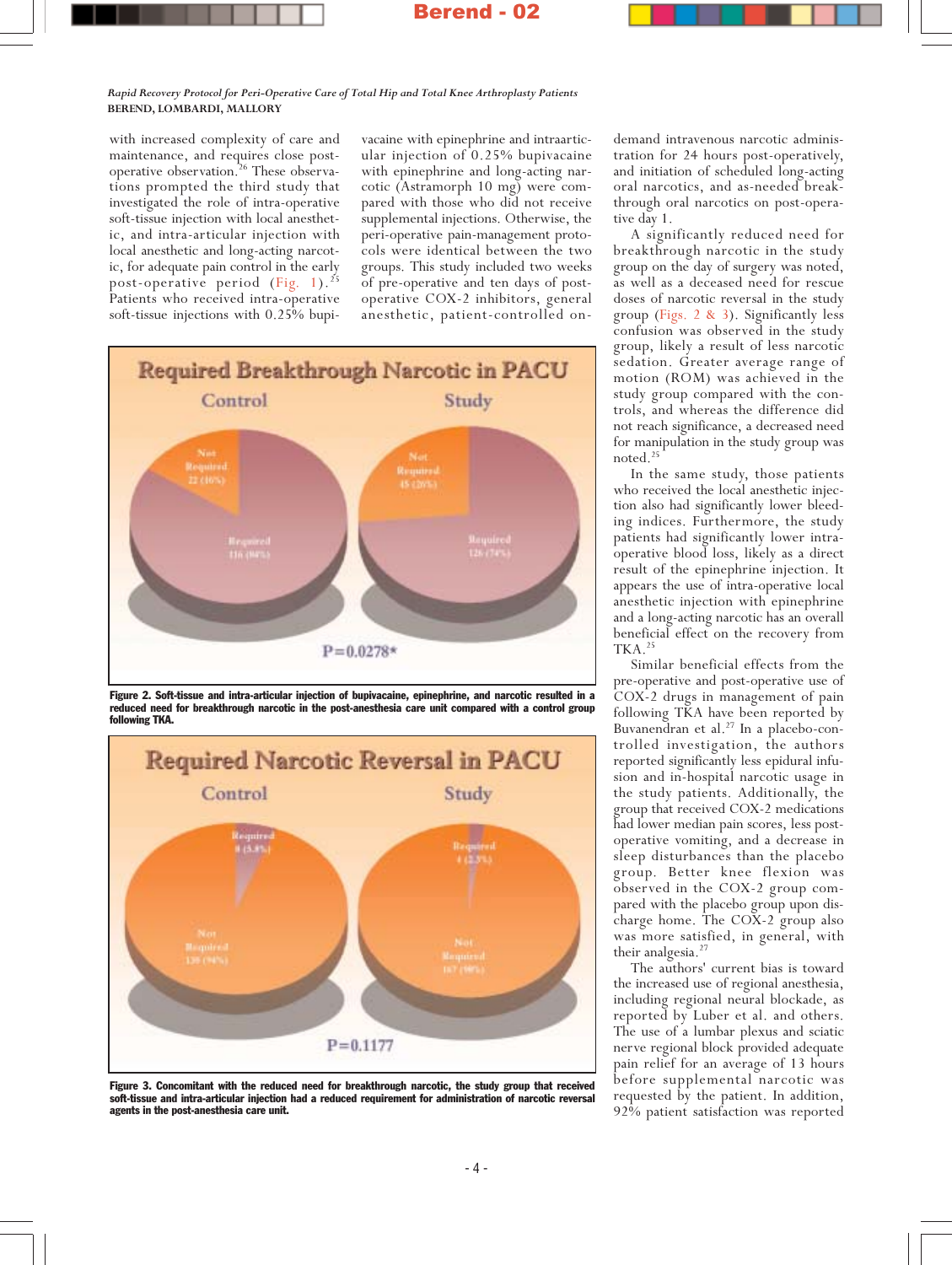Orthopaedic Surgery SURGICAL TECHNOLOGY INTERNATIONAL XIII

using this technique for  $TKA.^{28}$  The socalled 3-in-1 block, which combines a sciatic block with femoral nerve block, has been reported by multiple authors to provide improved pain control over general and spinal anesthetic for both knee and hip surgery.<sup>28-32</sup> These blocks appear to be effective in providing longacting relief from pain while allowing for rapid and aggressive rehabilitation. They can be combined safely with local anesthetic injection with epinephrine (in doses below 1 mg/kg of anesthetic) and COX-2 inhibitors, and may obviate the need for intravenous narcotics.

#### **NUTRITION AND SMOKING**

Nutrition, or perhaps more precisely, a patient's state of nourishment, can have a critical role in the peri-operative complications following THA and TKA. Multiple authors have investigated the predictive value of pre-operative nutritional evaluation with laboratory measures. It appears that pre-operative malnutrition is not only predictive of delayed or complicated wound healing, but also can be predictive of increased morbidity and increased length of hospital stay.13 Patients with low pre-operative albumin had significantly longer hospital stays than those with normal serum levels. In addition, albumin was the only serum marker reported to be predictive in the study by Del Savio et al.13

Gherini et al. evaluated the nutritional status of patients who underwent 103 THAs performed at our institution using serum albumin and serum transferrin. Low pre-operative transferrin levels were shown to be predictive of delayed wound healing.<sup>33</sup> When combined with bilateral surgery, which causes a higher metabolic demand during the peri-operative period, and advancing age, also associated with worsening nutrition, serum transferrin levels resulted in a correct prediction of delayed wound healing in 79% of cases.33 Interestingly, Lavernia et al. reported that lower pre-operative nutritional parameters, such as serum albumin and transferrin, also were predictive of higher hospital charges, longer surgical and anesthetic times, along with a longer length of hospital stay.

The current authors believe preoperative education regarding proper

nutrition and efforts at supplementation or hyperalimentation may help prevent peri-operative complications and perhaps improve outcomes.<sup>33-34</sup> Dr. Steven Brown of Phoenix, Arizona has developed a pre-operative formula for nutritional supplementation that may prove beneficial (personal communication). The formula is built first upon the availability and end-organ delivery of oxygen. Erythropoietin may be a beneficial agent for combating pre-operative anemia. L-arginine, an amino acid, may be helpful in enhancing oxygen transfer to tissues. This amino acid appears to affect nitric-oxide production that results in vasodilatation. Organic germanium is a safe and non-toxic supplement that facilitates the release of oxygen from hemoglobin, thus increasing the end-organ oxygen tension.

The next building block in Dr. Brown's formula is vitamins and minerals. Starting with a good-quality multivitamin, supplemental vitamins C and E should be added. In addition, zinc, an essential element for protein synthesis, should be taken. This had been shown to promote healing of burns, and may help wound healing while boosting the immune response. L-glutamine is included in the formula. As a nonessential amino acid, this chemical is produced mostly during stress and exercise. The stress of surgery depletes our natural stores of this chemical, which proves to be critical for immune function. L-glutamine supplementation can enhance healing, promote immune function, and stabilize the gastrointestinal tract. An alternative to L-glutamine, omithine alpha-ketoglutarate, provides the needed levels of glutamine without ammonia production and also stimulates growth hormone and insulin production. Lastly, beta-1, 3-1, 6-glycan, a polysaccharide present in certain mushrooms, has been noted to enhance the immune response by way of macrophage stimulation. This chemical may help prevent or combat post-operative infection while also lowering the cholesterol and triglyceride levels. These are recommendations based upon one surgeon's experience and research, and should be considered as such (personal communication: Dr. Steven Brown). Not all supplements are beneficial; in fact, some herbal medications can have a negative effect on peri-operative outcome. One such chemical is omega-3-fatty acids, which can increase

bleeding when taken in moderate amounts.

In multiple studies, the most harmful and dangerous habit is cigarette usage. Patients who smoke have been shown to have significantly increased rates of perioperative complications including cardiopulmonary problems, increased intensive care stays, and a much higher rate of wound complications.<sup>35</sup> Smokers who undergo total joint arthroplasty also tend to be younger than their nonsmoking counterparts, have a higher comorbidity index, indicating they are sicker at baseline. These factors, combined with the effect that smoking has on blood supply, collagen synthesis, and osteosynthesis, result in the increased surgical times, delayed wound healing, and longer hospital stays observed in multiple studies.<sup>35-37</sup>

Counseling and a protocol for smoking cessation can be amazingly effective in reducing this increased peri-operative morbidity seen in smokers. In a randomized clinical trial, Moller et al. investigated the effects of a smokingintervention program on the outcomes of THA and TKA. Sixty patients were randomized into a smoking-intervention group with education, nicotinereplacement therapy, and smoking cessation (or a 50% reduction in smoking) and compared with 60 patients who were not enrolled in a smokingintervention program. The overall complication rate dropped from 52% in the control group to 18% in the intervention group. Wound-related complications, and cardiovascular issues resulted in the most dramatic drop with the program. This 6- to 8-week program even reduced the number of secondary surgeries performed from 15% in the control group to 4% in the intervention group.37 Thus, any pre-operative, rapidrecovery educational program should include nutritional evaluation, diet and nutritional supplementation, and a smoking-cessation program.

## **WOUND-HEALING ADJUNCTS**

As discussed previously, many variables are involved in the healing of the operative site following THA and TKA. Smoking, nutritional status, and obesity are among the patient-related factors that can cause delayed wound healing. Surgical technique also may be an important variable, with meticulous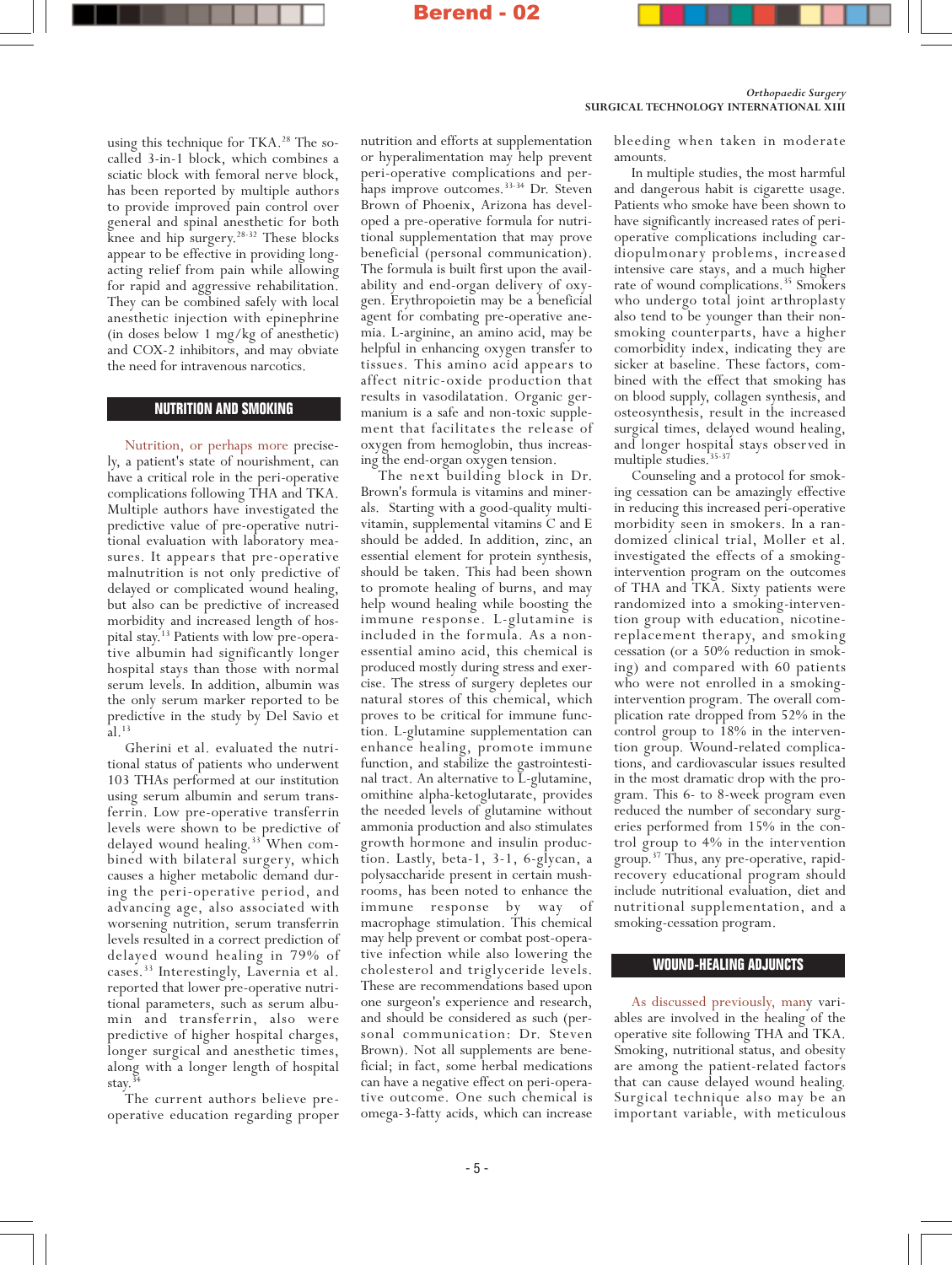Rapid Recovery Protocol for Peri-Operative Care of Total Hip and Total Knee Arthroplasty Patients BEREND, LOMBARDI, MALLORY

soft-tissue handling and hemostasis being aspects under the surgeon's immediate control. Mounting evidence exists that the use of exogenously applied growth factors, in the form of autologous platelet gel, may help to facilitate wound healing, among other benefits.

Autologous platelet gel is a type of tissue adhesive derived from the patient's own platelet-rich plasma. This material was introduced originally in the early 1990s, and was noted to have excellent hemostatic and tissue sealant properties when combined with thrombin and calcium.<sup>38,39</sup> Since that time, this byproduct of blood-collection techniques has proven to be an excellent source of beneficial cytokines, such as platelet-derived growth factor (PDGF) and transforming growth factor-beta (TGF-ß). By activating the patelets and causing degranulation, the calcium and thrombin combination creates a gluelike substance that promotes osteogenesis, speeds wound healing, promotes hemostasis, and, interestingly, decreases post-operative pain.40-42 Multiple orthopaedic implant manufacturers have noted these beneficial effects and are currently marketing products that allow easy harvesting of the patient's own platelets from a small sample of whole blood (GPS, Biomet, Inc., Warsaw, IN, USA; Symphony, DePuy, Inc., Warsaw, IN, USA). Alternatively, many hospital perfusionists are able to obtain platelet concentrate and platelet-rich plasma using existing blood-salvage equipment. Whereas this process requires a trained perfusionist and advanced machinery, the potential advantage is that larger volumes of platelet-rich plasma can be obtained and the red blood cells returned to the patient.

The efficacy of this material in THA and TKA is just beginning to be proven in clinical practice. Mooar et al. performed a retrospective evaluation that examined the outcome of autologous platelet gel usage. A group of patients received autologous platelet gel applied to the synovium, bony cut surfaces, and wound lining before closure following TKA. These were compared with patients who had not received the gel. As one might predict, the group that received the gel experienced statistically significant less blood loss than the controls, along with a significantly shorter hospital stay. The study group

also had improved ROM over controls at discharge from the hospital. Interestingly, the study group required significantly less intravenous and oral narcotic than the controls. These differences also were significant.<sup>42</sup>

Further studies are required to validate the local tissue effects of autologous platelet gel. However, at this time it appears little negative effect exists, and the potential benefit in terms of wound healing, pain relief, blood loss, and hospital discharge warrant more widespread use.

### **POST-OPERATIVE MANAGEMENT**

Aggressive post-operative physical therapy has a positive overall benefit. Concerns have been raised as to weightbearing status following THA and TKA, especially with cementless designs. The data suggest, however, that immediate



Figure 4. Implementation of a rapid-recovery protocol has resulted in a significantly reduced length of hospital stay for patients who undergo TKA.



Figure 5. Patients managed using the rapid recovery protocol had a significantly reduced rate of hospital readmission during the three-month period following TKA.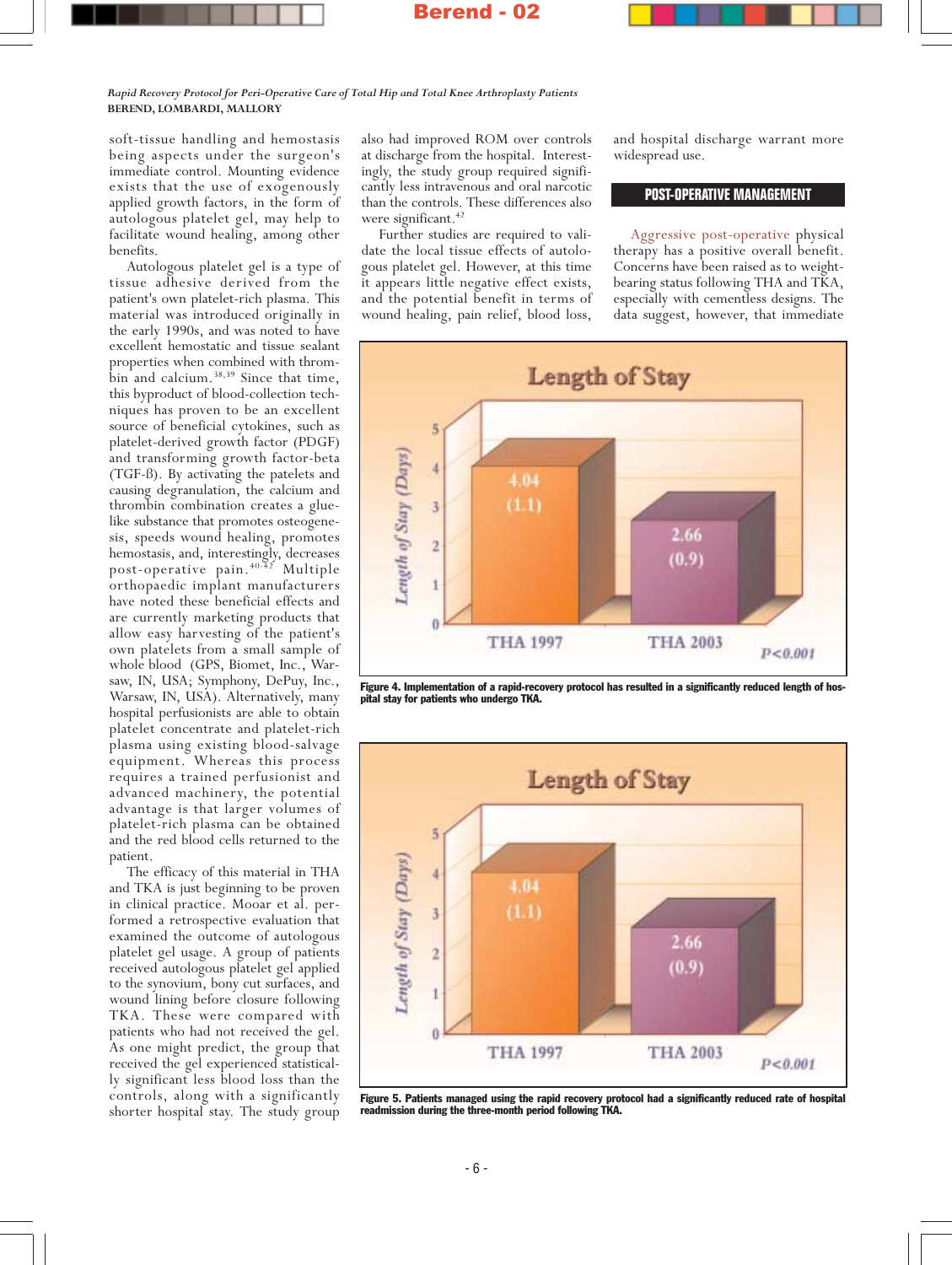

weight bearing as tolerated with an assistive device has no negative impact on prosthetic stability or osteointegration.<sup>43</sup> In a prospective study, no differences were noted in terms of porous ingrowth or prosthetic stability between patients allowed full weight bearing versus protected weight bearing. However, a significantly longer hospital stay was required in the group with protected weight bearing, as well as a significantly protracted rehabilitation.<sup>43</sup> Woolson and Alder compared full weight bearing with partial weight bearing using the AML prosthesis (DePuy, Inc., Warsaw, IN, USA) and concluded that weight bearing, or protection thereof, has no effect on the bony ingrowth of an extensively porous coated implant.<sup>44</sup> Using the Mallory-Head primary porous stem (Biomet Inc, Warsaw, IN, USA), we have previously reported 97.5% survivorship at a minimum 10 year follow up (average follow up: 12.2 years) with unrestricted progression to full-weight bearing as tolerated in all patients.<sup>4</sup>

With TKA, ROM is perhaps the most highly debated topic in the acute post-operative period. Ritter et al. recently demonstrated, in a large study of more than 4700 TKAs, that preoperative ROM is the most predictive variable that affects post-operative motion. In addition, adequate removal of posterior osteophytes and adequate medial release was associated with better motion in varus arthritis.<sup>46</sup> Other factors associated with decreased final passive motion have been reported to include tightness of the posterior cruciate ligament in cruciate retaining designs, elevation of the prosthetic joint line, under-resection of the patella or over-stuffing the patellofemoral space, and unbalanced flexion and extension space gaps. In addition, previous surgery and obesity also have been shown to be associated with lower-than-average knee flexion. Manipulation under anesthesia can be effective in improving motion in the stiff TKA if performed within 12 weeks of surgery.<sup>4</sup>

The use of a continuous passive motion (CPM) device also has been much debated. The reported results in the literature are conflicting. In welldesigned, prospective studies by Lau and Chui, Beaupre et al., MacDonald et al., and Chen et al. CPM was not shown to offer any significant clinical benefit.48-51 This is in contrast to a meta-analysis of the literature in which the results of CPM appear to be better than those without CPM in some measures such as decreased length of hospital stay, increased active knee flexion, and a decreased need for manipulation. CPM did not, however, improve passive flexion, or active or passive knee extension.<sup>52</sup>

## **RESULTS OF IMPLEMENTATION OF RAPID-RECOVERY CONCEPT TO TKA AND THA**

Over the past year, we have implemented many of the above outlined components of the rapid-recovery program in the care of our TKA and THA patients. In a retrospective review, we examined the perioperative effects of the rapid-recovery program. The control group consisted of all primary unilateral THA, performed by our practice, during a six-month period before implementation of the rapidrecovery program (January 1997 through June 1997). The study group included all primary unilateral THA, performed by our practice, during a consecutive six-month period after implementation (January 2003 through June 2003).

Patient demographics, length of hospital stay, hospital discharge disposition, and readmission rates were compared between the control and study groups.

Orthopaedic Surgery SURGICAL TECHNOLOGY INTERNATIONAL XIII

> The control group consisted of 168 THA and the control group was 128 THA. No statistically significant differences were noted between groups for height, weight, or age  $(p>0.05)$ . The length of stay was reduced significantly in the study group from 4.04 days in 1997 (range: 2-9 days; SD: 1.1 days) to 2.66 days in 2003 (range: 1-7 days; SD: 0.86; p<0.0001) (Fig. 4). Furthermore, the rate of readmission to the hospital for any reason within three months of surgery was significantly lower in the study group (3.9% versus 8.3%) (Fig. 5). This difference was significant at  $p=0.05$ .

> Authors have argued that early discharge from the acute-care setting simply shifts the burden of care to the rehabilitation setting.53-55 In our study we did not determine this to be true. In the control group, 20.5% of patients were discharged to a skilled unit or rehabilitation setting, whereas in 2003, 23% were discharged to a skilled facility or rehabilitation unit. Furthermore, of the 79.5% of patients discharged to home in the control group, 24% received in-house home health therapy. In the study group, only 15% of the 77% of patients discharged to home required home health therapy services (Fig. 6).

> In patients who underwent TKA during the same time periods, the length of hospital stay was reduced sig-



Figure 6. While length of hospital stay and readmission rate were lower for patients managed with the rapid-recovery protocol, discharge disposition was not changed significantly, which suggests the rapidrecovery results were genuine and not merely a shift in burden of care to extended care and rehabilitation facilities.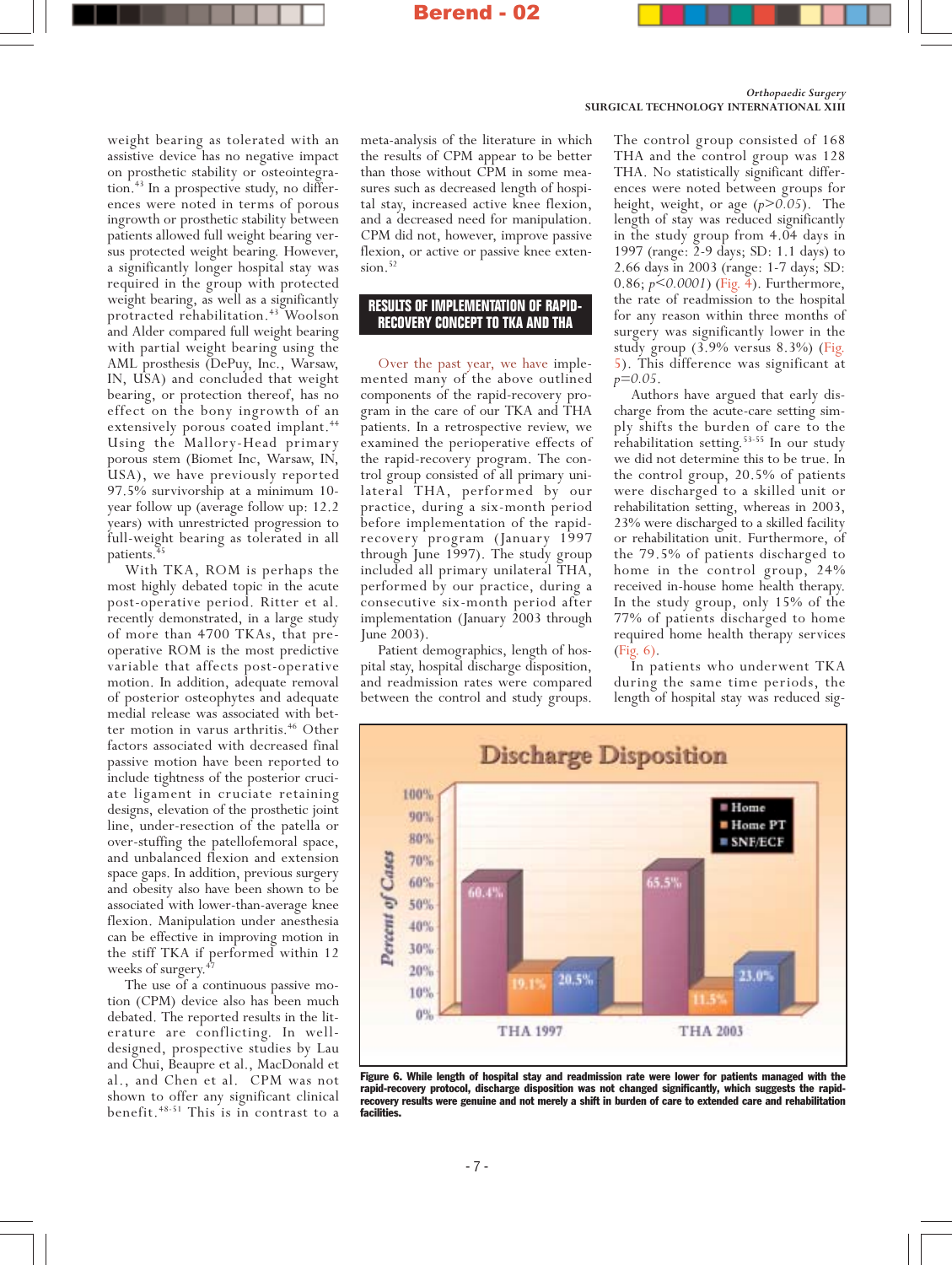Rapid Recovery Protocol for Peri-Operative Care of Total Hip and Total Knee Arthroplasty Patients BEREND, LOMBARDI, MALLORY

nificantly in the study group of 195 TKA compared with the control group of 185 TKA. In the study group, the hospital length of stay averaged 2.8 days (range: 1-7 days; SD: 0.92) compared with an average length of stay of 3.9 days in the control group (range: 2-19 days; SD: 1.8; p<0.0001). Again the hospital discharge disposition did not change significantly from the control group to the study group. Of specific note, early discharge did not correlate with readmission or transfer to a rehabilitation or skilled facility. Instead, those patients with longer hospital stays tended to be sent to further inpatient settings.

The majority of patients in the above-mentioned study group did not have minimally invasive surgery. Only 10% of primary THA and no TKA, at that time, were minimally invasive. It would, therefore, be assumed that the decreases in hospital stay and reduced readmission rates seen with the implementation of this program are a distinct finding, not related to less-invasive techniques. Combining minimally invasive techniques with a holistic perioperative program should yield an even more rapid recovery to a functional level of activities.

#### **CONCLUSION**

The use of a holistic peri-operative rapid-recovery program has lead to a significantly decreased hospital length of stay in patients who underwent primary THA and TKA. Our data suggest no transfer of burden to other inpatient facilities results from this aggressive approach. Furthermore, by combining a multi-modal approach of pre-operative and post-operative education with early and aggressive rehabilitation, rapid recovery is possible. With this rapid recovery and early discharge from the hospital, no increase in readmission has been observed.

In primary THA and TKA, significant improvements in implant fixation, bearing surface longevity, and component life-span have mostly reached a plateau. The majority of total joint arthroplasty procedures are successful in providing pain relief, improved function, and improvements in the quality of life by 8 to 12 weeks post-operatively. So why should we examine and concentrate on a more rapid recovery? Patients demand it, the lay press touts many of the concepts of rapid recovery such as minimally invasive surgery, and our limited resources require surgeons to examine ways to be more efficient. If similar excellent long-term survivorship of THA and TKA can be achieved by way of less-invasive surgery, shorter hospital stays, and more rapid return to work or play, we all benefit.  $\,$  SII

#### **REFERENCES**

1.Charnley J. Arthroplasty of the hip: a new operation. Lancet 1961;I:1129-32.

2.Laupacis A, Bourne R, Rorabeck C, et al. The effect of elective total hip replacement on health-related quality of life. J Bone Joint Surg 1993;75-A(11):1619-26.

3.Jones CA, Voaklander DC, Johnston DW, et al. The effect of age on pain, function, and quality of life after total hip and knee arthroplasty. Arch Intern Med 2001;161(3):454-60. 4.Newman L, Freund KG, Sorensen KH. Total hip arthroplasty with the Charnley prosthesis in patients fifty-five years old and less. J Bone Joint Surg 1996;78-A:73-9, 1996.

5.Older J. Charnley low-friction arthroplasty a worldwide retrospective review at 15 to 20 years. J Arthroplasty 2002;17(6):675-80.

6.Emery D, Britton A, Clarke H, et al. The Stanmore total hip arthroplasty a 15- to 20 year follow-up study. J Arthroplasty 1997;12(7):728-35.

7.Callaghan JJ, Albright JC, Goetz DD, et al. Charnley total hip arthroplasty with cement minimum twenty-five-year follow-up. J Bone Joint Surg 2000;82-A(4):487-97.

8.Berry DJ, Harmsen WS, Cabanela ME, et al. Twenty-five year survivorship of twothousand consecutive primary Charnley total hip replacements. J Bone Joint Surg 2002;84-  $A(2):171-7.$ 

9.Malkani AL, Rand JA, Bryan RS, et al. Total knee arthroplasty with the kinematic condylar prosthesis. A ten-year follow-up study. J Bone Joint Surg  $1995;77-A(3)$ : 423-31.

10.Kelly MA, Clarke HD. Long-term results of posterior-cruciate substituting total knee arthroplasty. Clin Orthop 2002;404:51-7.

11.Buechel FF. Long-term follow-up after mobile-bearing total knee replacement. Clin Orthop 2002;404:40-50.

12.Keating EM, Meding JB, Faris PM, et al. Long-term follow-up of non-modular total knee replacements. Clin Orthop 2002; 404:34-9.

13.Del Savio GC, Zelicof SB, Wexler LM, et al. Pre-operative nutritional status and outcome of elective total hip replacement. Clin Orthop 1996;326:153-61.

14.Crowe J, Henderson J. Pre-arthroplasty rehabilitation is effective in reducing hospital stay. Can J Occup Ther 2003;70(2):88-92.

15.Liebergall M, Soskolone V, Mattan Y, et al. Preadmission screening of patients scheduled for hip and knee replacement: impact on length of stay. Clin Perform Qual Health Care 1999;7(1):17-22.

16.Daltroy LH, Morlino CI, Eaton HM, et al. Preoperative education for total hip and knee replacement patients. Arthritis Care Res 1998;1(6):469-78.

17.Kim S, Losina E, Solomon DH, et al. Effectiveness of clinical pathways for total knee and total hip arthroplasty. Literature review. J Arthroplasty 2003;18(1):69-74.

18.Dowsey MM, Kilgour ML, Santamaria NM, et al. Clinical pathways in hip and knee arthroplasty: a prospective randomized controlled study. Med J Aust 1999;170(2):59-62. 19.Mauerhan DR, Mokris JG, Ly A, et al. Relationship between length of stay and manipulation rate after total knee arthroplasty. J Arthroplasty 1998;13(8):896-9.

20.Riegler FX. Update on perioperative pain management. Clin Orthop 1994;305:283-92. 21.Woolf CJ, Chong MS. Preemptive analgesia-treating postoperative pain by preventing the establishment of central sensitization. Anesth Analg 1993;77:362-79.

22.Kehlet H. Surgical stress: the role of pain and analgesia. Br J Anaesth 1989;63(2): 189-95.

23.Mallory TH, Lombardi AV Jr, Fada RA, et al. Anesthesia options: choices and caveats. Orthopedics 2000;23(9):919-20.

24.Mallory TH, Lombardi AV Jr, Fada RA, et al. Pain management for joint arthroplasty: preemptive analgesia. J Arthroplasty 2002;17(4 Suppl 1):129-33.

25.Dodds KL, Adams JB, Russell JH, et al. Pain management for the total knee arthroplasty patient; a multimodal management model featuring soft-tissue and intra-articular injection. NAON 23rd Annual Congress Proceedings, Orlando, FL, 2003.

26.Williams-Russo P, Sharrock NE, Haas SB, et al. Randomized trial of epidural versus general anesthesia: outcomes after primary total knee replacement. Clin Orthop 1996; 331:199-208.

27.Buvanendran A, Kroin JS, Tuman KJ, et al. The effect of peri-operative administration of a selective cyclooxygenase-2 inhibitor on pain management and recovery of function after knee replacement: a randomized controlled trial. JAMA 2003;290(19):2411-8.

28.Luber MJ, Greengrass R, Vail TP. Patient satisfaction and effectiveness of lumbar plexus and sciatic nerve block for total knee arthroplasty. J Arthroplasty 2001;16(1):17-21.

29.Edwards ND, Wright EM. Continuous low-dose 3-in-1 nerve blockade for postoperative pain relief after total knee replacement. Anesth Analg 1992;75(2):265-7.

30.Fournier R, Van Gessel E, Gaggero G, et al. Post-operative analgesia with "3-in-1" femoral nerve block after prosthetic hip surgery. Can J Anaesth 1998;45(1):34-8.

31.Chelly JE, Greger J, Gebhard R, et al. Continuous femoral nerve blocks improve recovery and outcome of patients undergoing total knee arthroplasty. J Arthroplasty 2001;16(4):436-45.

32.Singelyn FJ, Gouverneur JM. Extended "three-in-one" block after total knee arthroplasty: continuous versus patient controlled